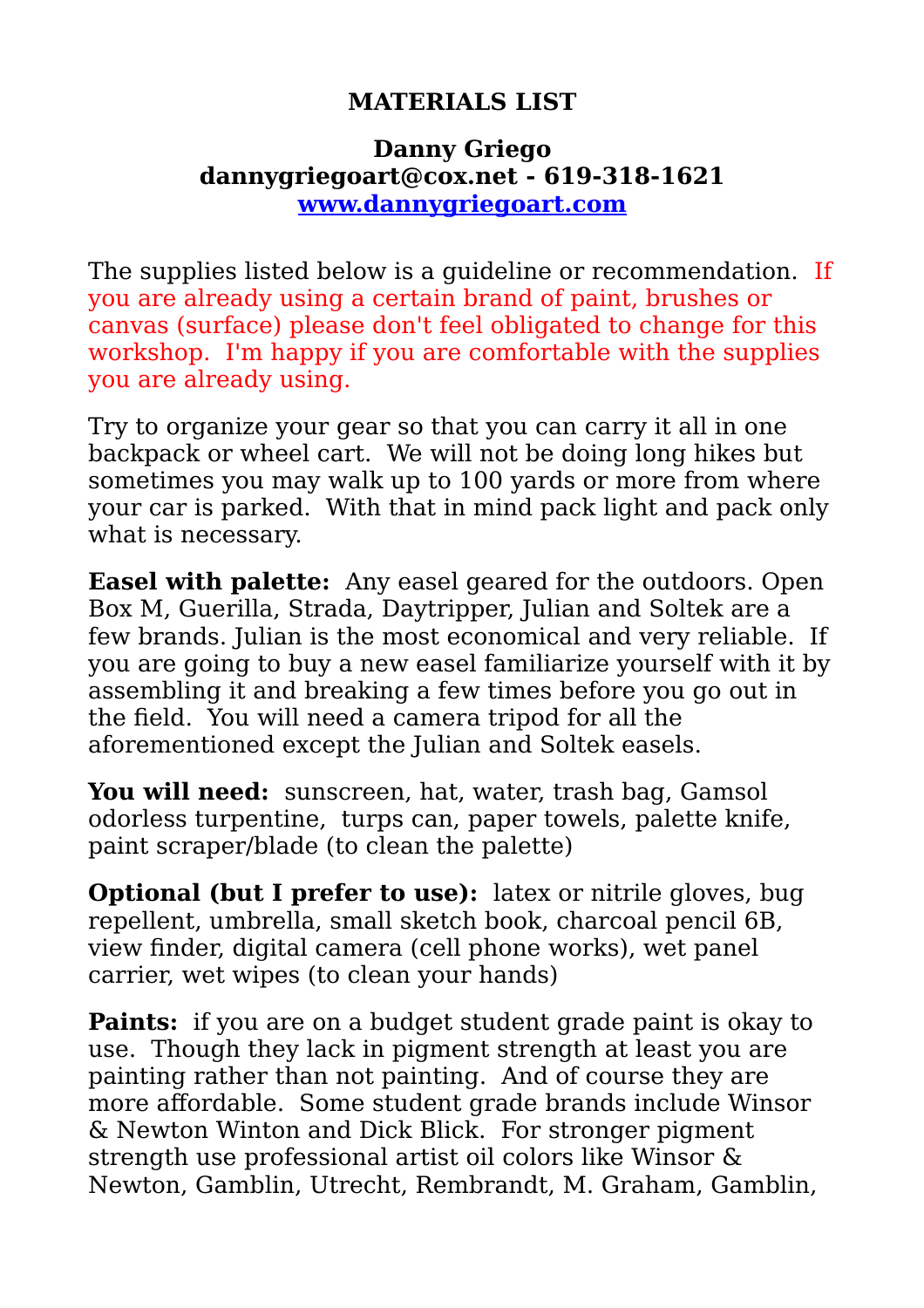Vasari, etc. My feeling is buy the best paint you can afford.

**Palette Options:** again, these are only suggestions, if you are already using a specific palette you are comfortable with that's fine.

1. Limited Palette - Titanium White, and Ivory Black OR Burnt Umber.

2. Zorn Palette - Titanium white, Ivory Black, Cad Red light OR Cad Red medium and Yellow Ochre.

3. Full Palette - Titanium White, Cad Yellow Light, Cad Red Medium, Ultramarine Blue, Cobalt Blue, Cad Yellow Medium, Alizarin Crimson and Ivory Black

**Brushes:** I recommend flat or bright hog bristle brushes, Robert Simmons makes a nice durable brush. Sizes 4 to 8 are recommended and maybe one at size 10. You may also get filberts if you like those (just remember that flats eventually turn into filberts). A few rounds (bristle or synthetic, small to medium size). One liner (or rigger) used for details and fine lines (this is optional).

**Panels or Canvas:** linen panels, gessoed panels or stretched canvas. If you are using stretched canvas please cover the backs to prevent light from coming through. An assortment of sizes from 6x8 to 12x16 is fine. A couple of popular brands include Raymar, Fredrix and Centurion (oil primed linen panel).

**Nocturne Painting:** I get eye strain easily so the first time I painted a nocturne I knew that the two book clip lights I purchased at Barnes & Nobel would not work for me. With that said, it might be the way to go if you are trying it for the first time, or if you don't easily get eye strain like I do. I use a LED Light from Edge Pro Gear. You can see it at this link: <http://www.edgeprogear.com/paintbookstore/led-light> All the info is there. The light is specifically designed for their Paintbook, and it plugs into the top of the Paintbook itself. Since I don't have or want a Paintbook, I use a Manfrotto articulating arm to secure the light. It's the same articulating are I use for my umbrella. The light might seem pricy at \$169 (I bought mine for \$150 a year ago) but so far it has been worth it. If you go this route I can supply more info let me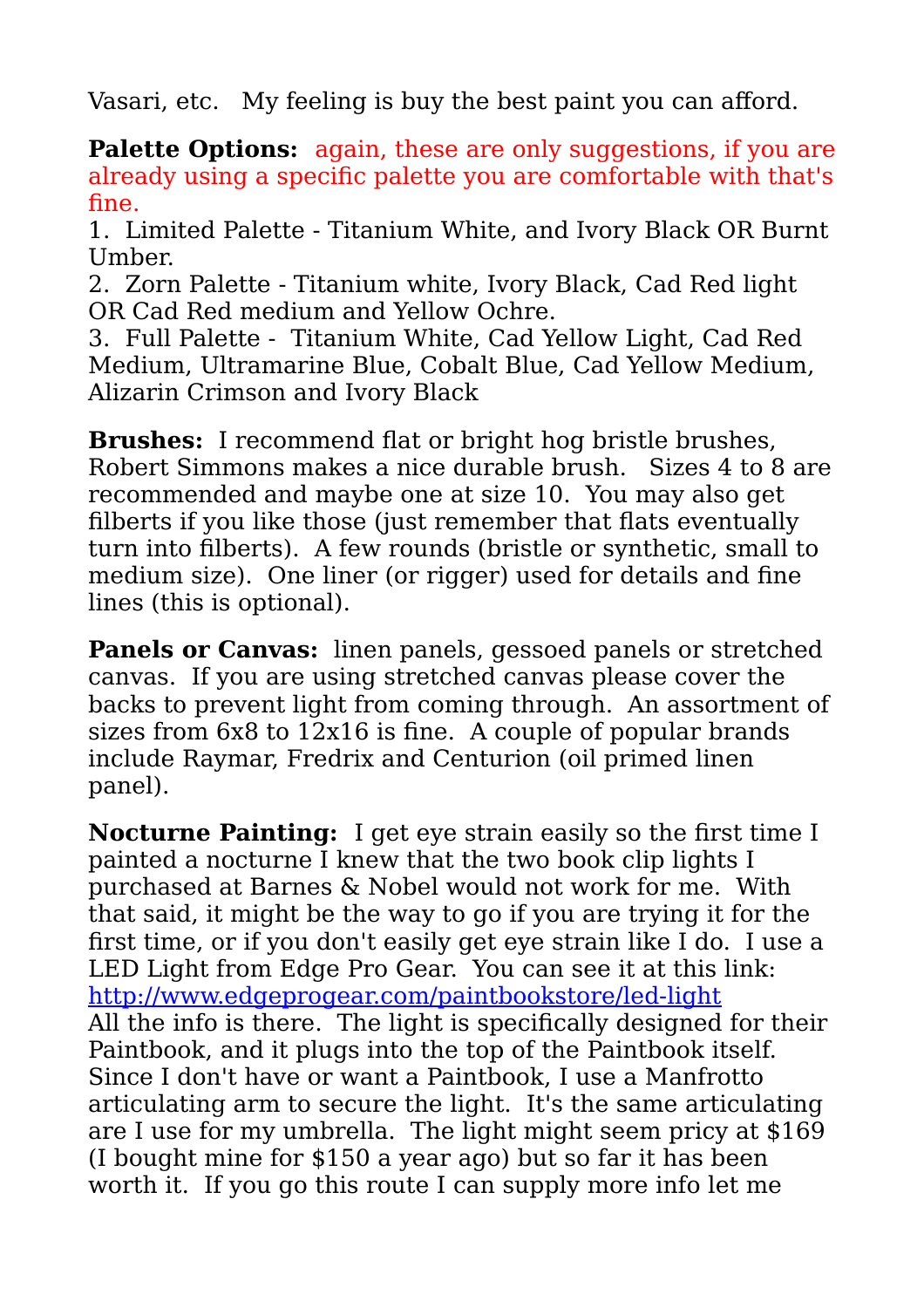know. Otherwise I would go with a couple of the book lights in combonation with a head lamp that can be purchased at REI. I use a headlamp on dim in combonation with my LED light and that works for me. I also like to use a folding chair when I do nocturnes. The mood is more relaxed since I'm not chasing light, I can take my own sweet time.

**A few tips:** wear neutral colored clothing as bright colors sometimes reflect and bounce onto the canvas. Wear comfortable shoes. Bring plenty of water. Use the bathroom before leaving your home. Make sure your cell phone is charged before leaving home. Bring a light snack or lunch.

The links below are places you can visit to purchase art supplies. Allow enough time when you place your order so that your supplies will arrive in time for the workshop.

## **Art supplies including Julian easels and canvas panels:**

Jerry's Art a Rama: <http://www.jerrysartarama.com/> Dick Blick: <http://www.dickblick.com/> Utrecht Art: <http://www.utrechtart.com/> Cheap Joe's: [http://www.cheapjoes.com](http://www.cheapjoes.com/) Art Supply Warehouse: [http://aswexpress.com](http://aswexpress.com/)

## **Easels/boxes:**

Wind River Arts: [http://www.windriverarts.com](http://www.windriverarts.com/) Open Box M: <http://openboxm.com/> Soltek: <http://www.soltekarts.com/> Guerrilla Painter: <http://www.guerrillapainter.com/> Coulter Easel: <http://artboxandpanel.com/collections/16679> Prolific Painter: <http://prolific-painter.myshopify.com/> Strada: [http://www.stradaeasel.com](http://www.stradaeasel.com/) Daytripper: <http://www.joshuabeen.com/merchandise/portable-painting>

## **Canvas panels:**

Raymar: [http://www.raymarart.com](http://www.raymarart.com/) Source Tek: [http://www.canvaspanels.com](http://www.canvaspanels.com/) Or any of the online art supply stores listed above or local stores listed below.

# **Local art stores:**